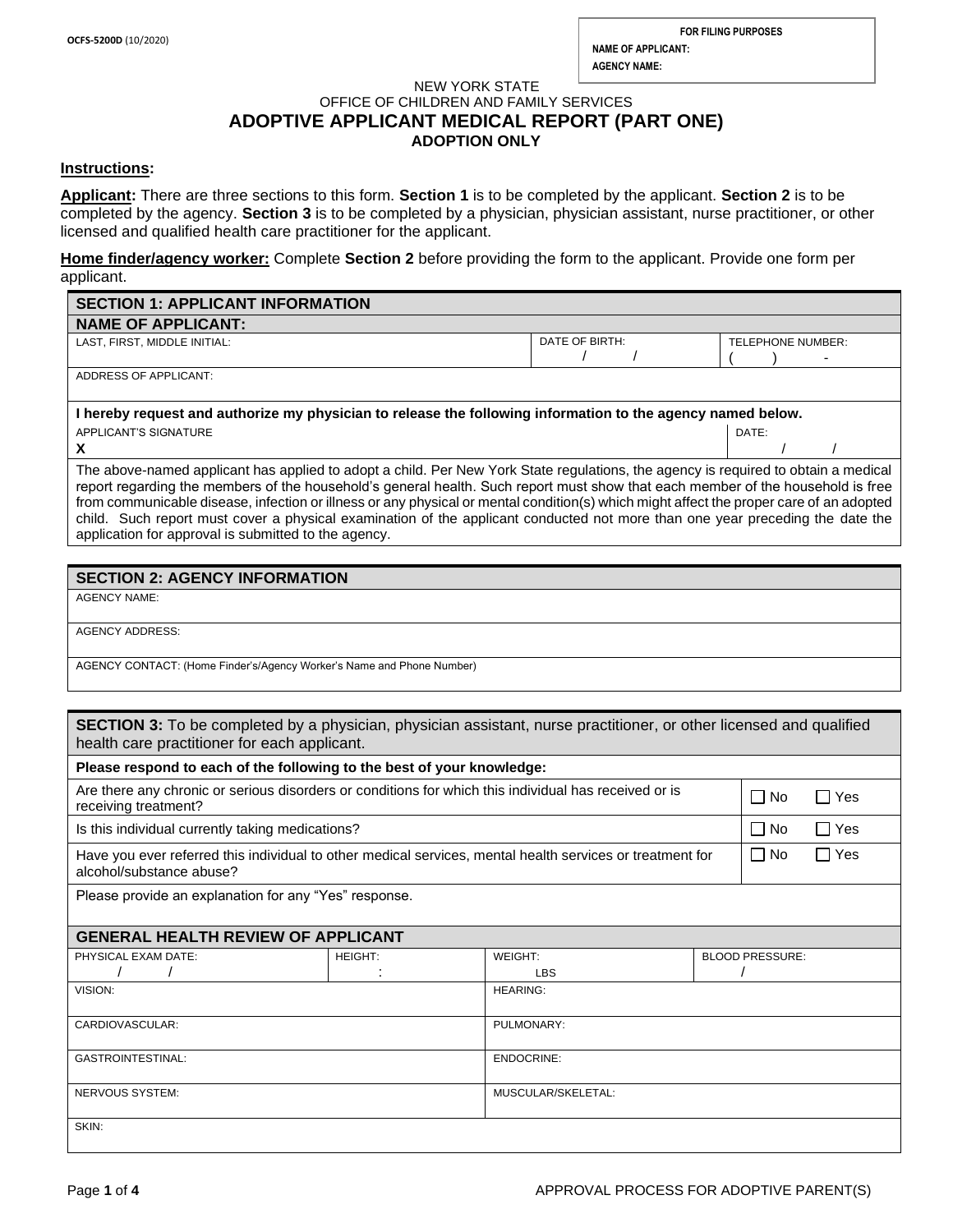| Does the individual have any communicable disease, infection or illness, or any physical or mental condition that might affect the<br>$\Box$ No<br>$\Box$ Yes<br>proper care of children?<br>Explain:                                                                                                                                                            |                   |              |
|------------------------------------------------------------------------------------------------------------------------------------------------------------------------------------------------------------------------------------------------------------------------------------------------------------------------------------------------------------------|-------------------|--------------|
| $\Box$ Yes<br>l INo<br>Does the presence of any identified affliction pose a risk to the health and safety of children?<br>Explain:                                                                                                                                                                                                                              |                   |              |
| <b>FINDINGS</b>                                                                                                                                                                                                                                                                                                                                                  |                   |              |
| On the basis of my findings, as indicated above, and my knowledge of the individual, I find the above-listed individual:<br>□ IS NOT in such physical condition that it is reasonable to expect him/her to live to the child's majority and have the energy<br>⊟ is i<br>and other abilities needed to fulfill parental responsibilities.<br>If not:<br>Explain: |                   |              |
| MEDICAL CARE PROVIDER'S SIGNATURE:                                                                                                                                                                                                                                                                                                                               | TELEPHONE NUMBER: | DATE SIGNED: |
| X                                                                                                                                                                                                                                                                                                                                                                |                   |              |
| PROVIDER'S ADDRESS:                                                                                                                                                                                                                                                                                                                                              |                   |              |
| PHYSICIAN'S STAMP:                                                                                                                                                                                                                                                                                                                                               |                   |              |
| MEDICAL CARE PROVIDER SHOULD RETURN COMPLETED REPORT TO AGENCY CONTACT LISTED IN<br><b>SECTION 2.</b>                                                                                                                                                                                                                                                            |                   |              |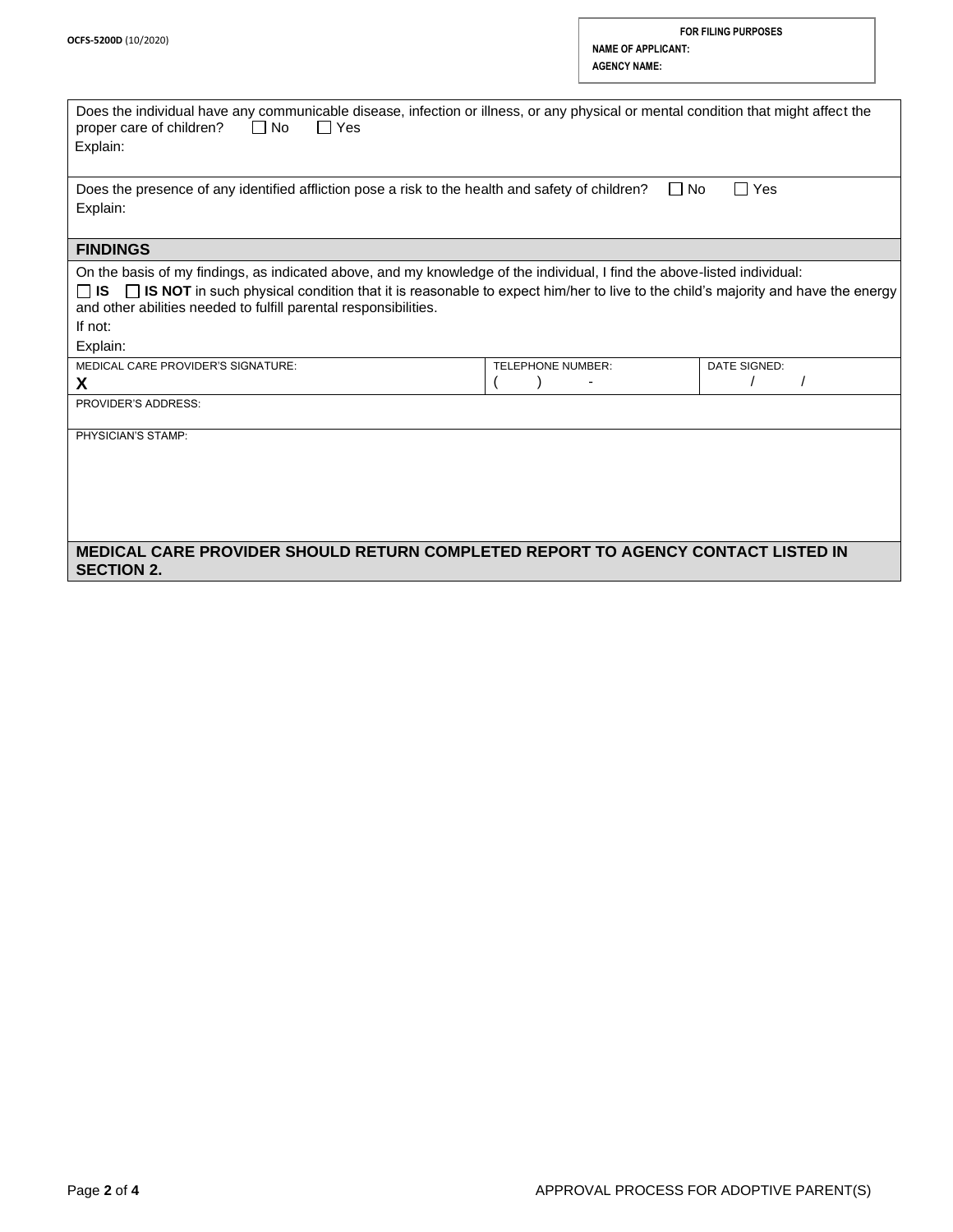# NEW YORK STATE OFFICE OF CHILDREN AND FAMILY SERVICES **HOUSEHOLD MEMBER MEDICAL REPORT (PART TWO) ADOPTION ONLY**

### **Instructions:**

**Applicant(s):** There are three sections to this form. **Section 1** is to be completed by the applicant if household member is under 18 years of age or by the household member if 18 years of age or older. **Section 2** is to be completed by the agency. **Section 3** is to be completed by a physician, physician assistant, nurse practitioner, or other licensed and qualified health care practitioner for each household member.

**Home finder/agency worker:** Complete **Section 2** before providing the form to the applicant(s). Provide one form per applicant.

| <b>SECTION 1: HOUSEHOLD MEMBER INFORMATION</b>                                                                                                                                                                                                                                                                                                                                                                                                                                                                                                                                                                                                                   |                                            |  |
|------------------------------------------------------------------------------------------------------------------------------------------------------------------------------------------------------------------------------------------------------------------------------------------------------------------------------------------------------------------------------------------------------------------------------------------------------------------------------------------------------------------------------------------------------------------------------------------------------------------------------------------------------------------|--------------------------------------------|--|
| LAST, FIRST, MIDDLE INITIAL:                                                                                                                                                                                                                                                                                                                                                                                                                                                                                                                                                                                                                                     | DATE OF BIRTH:<br><b>TELEPHONE NUMBER:</b> |  |
|                                                                                                                                                                                                                                                                                                                                                                                                                                                                                                                                                                                                                                                                  |                                            |  |
| The above-named individual is residing in the home of an individual(s) who is seeking to adopt a child. Per New York State<br>regulations, the agency is required to obtain a medical report regarding the members of the household's general health. Such report<br>must show that each member of the household is free from communicable disease, infection or illness or any physical or mental<br>condition(s) which might affect the proper care of an adopted child. Such report must cover a physical examination of the<br>household member conducted not more than one year preceding the date the application for approval is submitted to the agency. |                                            |  |
| NAME OF APPLICANT(S):                                                                                                                                                                                                                                                                                                                                                                                                                                                                                                                                                                                                                                            | RELATIONSHIP TO APPLICANT(S):              |  |
| ADDRESS OF APPLICANT(S):                                                                                                                                                                                                                                                                                                                                                                                                                                                                                                                                                                                                                                         |                                            |  |
| I hereby request and authorize my physician to release the following information to the agency named below.                                                                                                                                                                                                                                                                                                                                                                                                                                                                                                                                                      |                                            |  |
| HOUSEHOLD MEMBER OR PARENT/GUARDIAN IF HOUSEHOLD MEMBER IS UNDER 18 YEARS OF AGE SIGNATURE:<br>DATE:                                                                                                                                                                                                                                                                                                                                                                                                                                                                                                                                                             |                                            |  |
| x                                                                                                                                                                                                                                                                                                                                                                                                                                                                                                                                                                                                                                                                |                                            |  |
|                                                                                                                                                                                                                                                                                                                                                                                                                                                                                                                                                                                                                                                                  |                                            |  |

### **SECTION 2: AGENCY INFORMATION**

AGENCY NAME:

AGENCY ADDRESS:

AGENCY CONTACT: (Home Finder's/Agency Worker's Name and Phone Number)

| <b>SECTION 3:</b> To be completed by a physician, physician assistant, nurse practitioner, or other licensed and qualified<br>health care practitioner for each household member of an applicant |                     |                       |
|--------------------------------------------------------------------------------------------------------------------------------------------------------------------------------------------------|---------------------|-----------------------|
| Please respond to each of the following to the best of your knowledge:                                                                                                                           |                     |                       |
| Are there any chronic or serious disorders or conditions for which this individual has received or is<br>receiving treatment?                                                                    | No.<br>$\Box$       | Yes<br>$\mathsf{L}$   |
| Is this individual currently taking medications?                                                                                                                                                 | $\Box$<br>No.       | Yes<br>$\mathsf{L}$   |
| Have you ever referred this individual to other medical services, mental health services or treatment for<br>alcohol/substance abuse?                                                            | l I No              | $\Box$ Yes            |
| Does the individual have any communicable disease, infection or illness, or any physical or mental<br>condition that might affect the proper care of children?                                   | $\Box$<br><b>No</b> | Yes<br>$\blacksquare$ |
| Does the presence of any identified affliction pose a risk to the health and safety of children?                                                                                                 | $\Box$<br><b>No</b> | Yes<br>$\mathsf{L}$   |
| Please provide an explanation for any "Yes" response.                                                                                                                                            |                     |                       |
| Is the above-listed individual in good physical and mental health, and free from communicable diseases,<br>infection or illness?                                                                 | $\Box$<br><b>No</b> | Yes<br>$\blacksquare$ |
| Please provide an explanation for a "No" response.                                                                                                                                               |                     |                       |